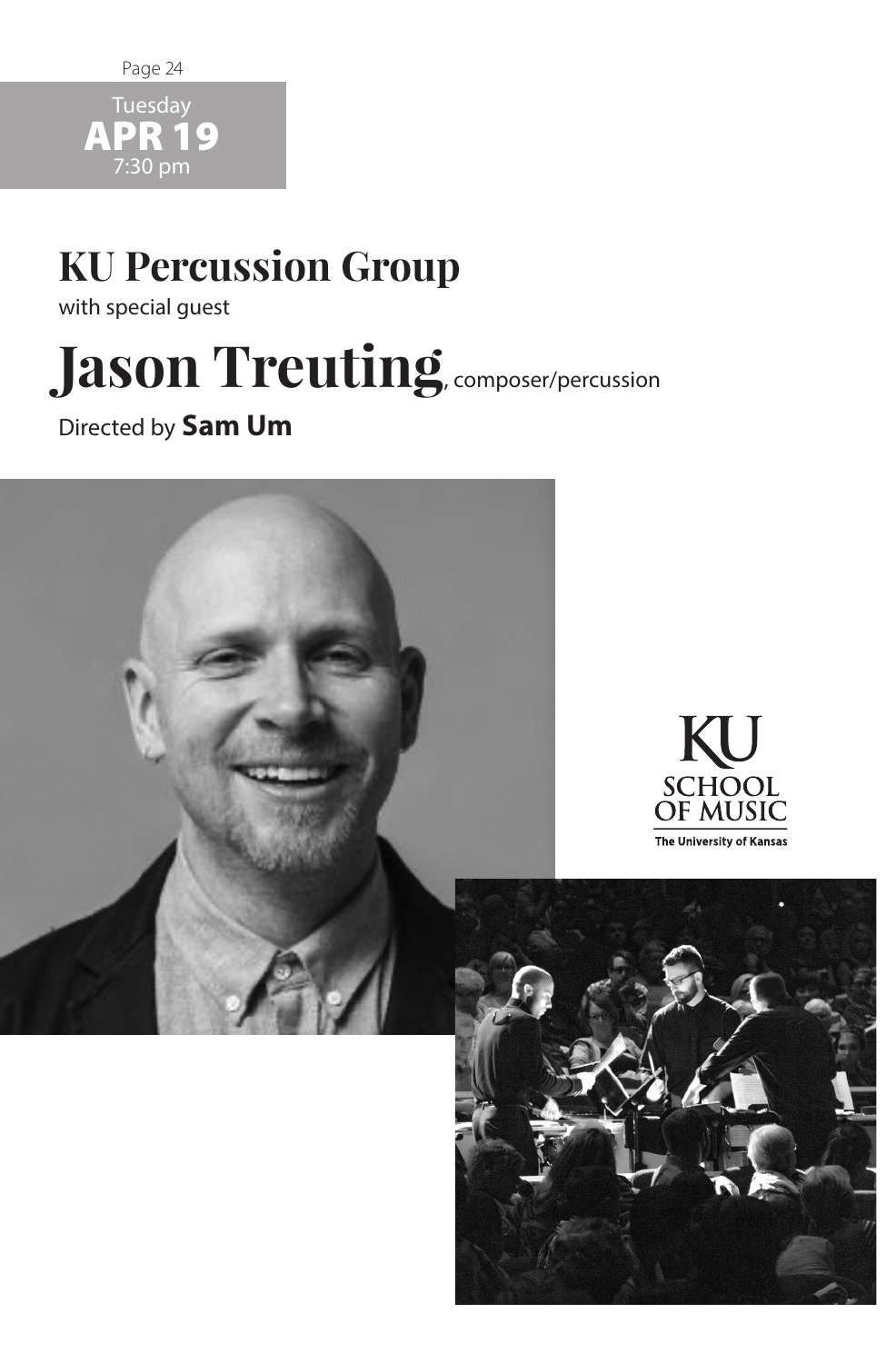### **PROGRAM**

All works by Jason Treuting

Selections from *Nine Numbers* "Nine Numbers #2" "Nine Numbers #4" "Nine Numbers #8"

*Oblique Music for 4 plus (blank)* Jason Treuting, soloist

#### **20-Minute Intermission**

Selections from *Amid the Noise*  "September" "Fire Escapes" "Life is [blank]"  $"Go"$ 

"Extremes" from *Imaginary City*

Selections from *Go Placidly with Haste*  "Slow Moving" "Orange Arrow" "Pink Rectangle" "4 Lines"

#### **Jason Treuting**

A founding and current member of the influential quartet, Sō Percussion, composer and percussionist Jason Treuting has appeared in performance throughout the world, from the Barbican to Carnegie Hall and DOM Moscow to Walt Disney Hall, and elsewhere. His compositions, widely noted for their compelling rhythmic language and evocative expressivity, have been performed by artists including Shara Nova, the JACK Quartet, TIGUE and Susan Marshall and Company, among others.

Among Jason's original compositions is *Amid the Noise,* an evolving suite of musical explorations scored for a flexible range of instruments. This work has been performed widely by Sō Percussion, Matmos and other artists at the Lincoln Center Festival, the Barbican, the Walker Arts Center, National Sawdust and elsewhere. His other works for Sō include contributions to *Imaginary City, Where (we) Live* and *A Gun Show*, works which appeared on the Brooklyn Academy of Music's Next Wave Festival. Recent commissions for other ensembles have included *Oblique Music for 4 plus (blank)*, a concerto for Sō Percussion and string orchestra for the League of Composers Orchestra; and more recently, *Nine Numbers.*